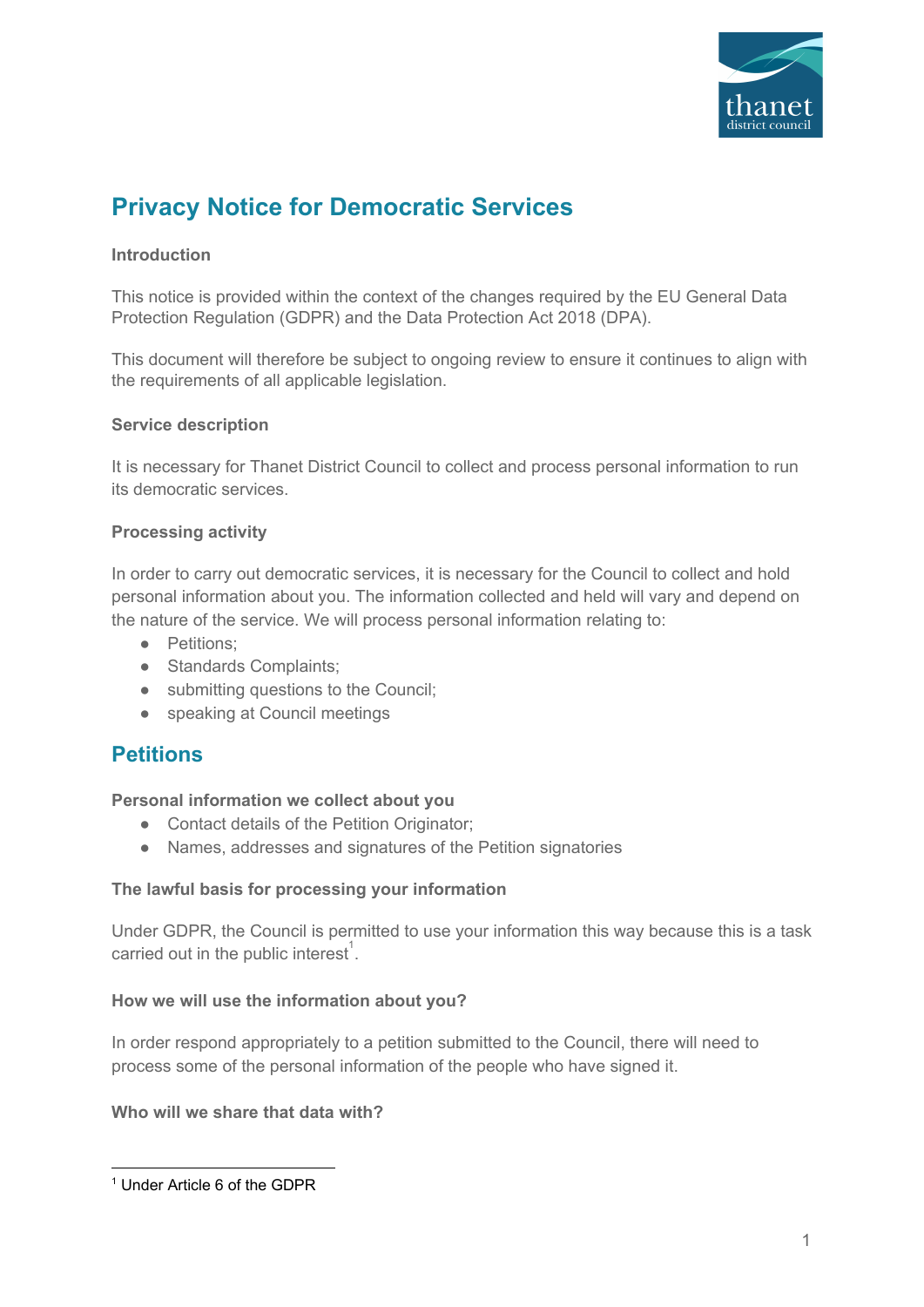

Petitions and response will be published on the Council's website, and this will indicate the name of the person who submitted the petition and the name of the organiser in the publicly available agenda that will consider your petition. We do not share any of the signatories' details.

# **Data Retention**

Personal information processed is destroyed after six years in accordance with the Democratic Services retention schedule.

# **Standards complaints**

### **Personal information we collect about you**

- Contact details of the Complainant;
- Details of the complaint against the councillor; and
- Any further information provided to the Council during the course of the investigation.

### **The lawful basis for processing your information**

The Council's **lawful bases** for processing your personal information are $^2$ :

- For the performance of a task carried out in the public interest; and
- That it is necessary for compliance with a legal obligation to which the council is subject

We require the information in order to carry out our duties under:

• The Localism Act 2011.

# **How we will use the information about you?**

We will use this data to assist in investigating allegations of failure to comply with a relevant authority's code of conduct as per the Localism Act 2011.

### **Who will we share that data with?**

- the members of the standards assessment sub-committee and the officers assisting the sub-committee;
- the councillor you have made a complaint about and their political group leader if they have one.
- If the complaint is regarding a town or parish councillor a copy will be sent to the clerk to that council. The decision notice is a public document and a copy of it will be published to the Council's website;
- If the matter is referred for investigation your contact details and the details of your complaint against the councillor will be shared with the person investigating the complaint (the investigator).

<sup>2</sup> Under Article 6 of GDPR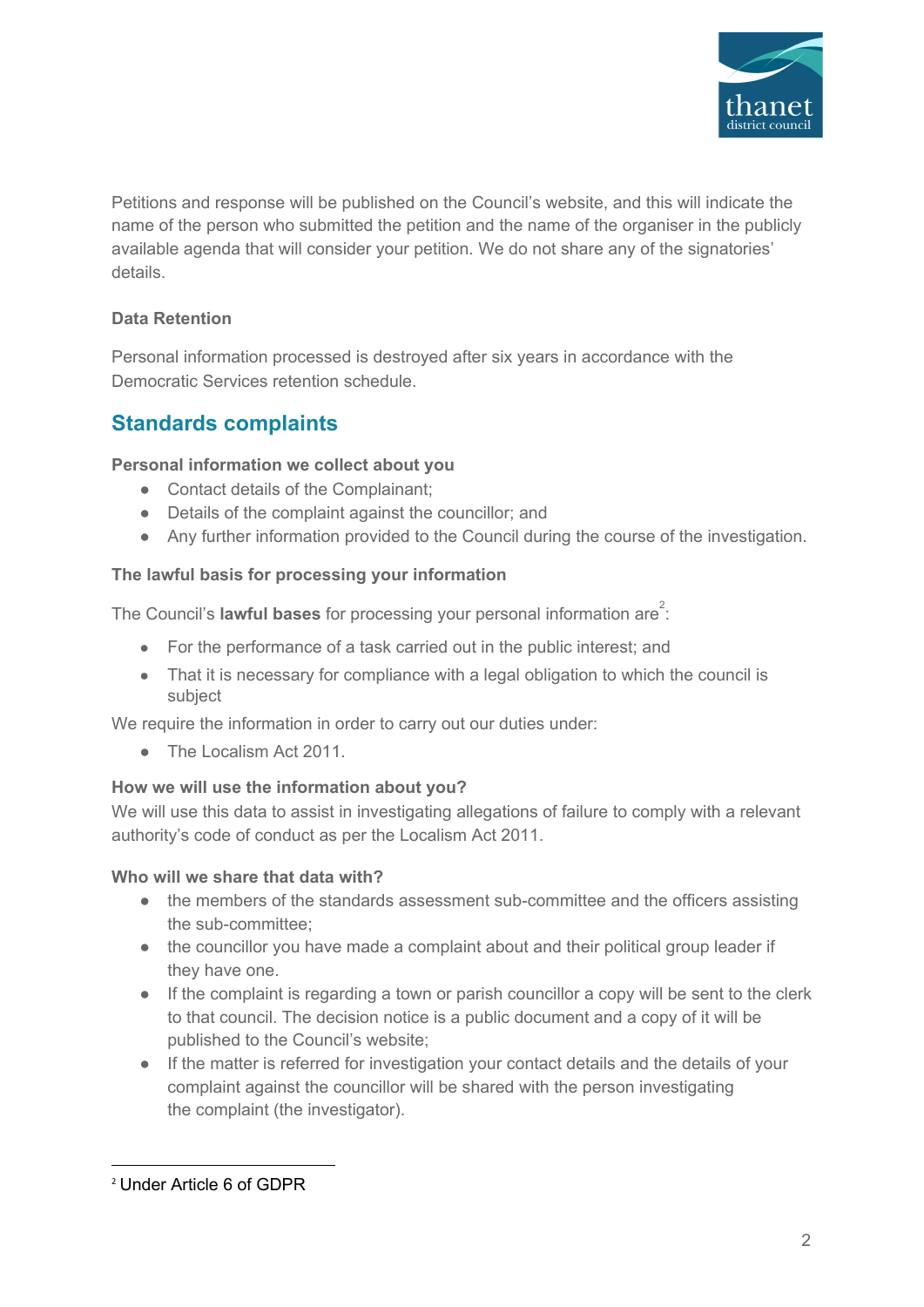

### **Data Retention**

These are destroyed at the end of each Council term in accordance with the Democratic Services retention schedule.

# **Submitting questions for Council**

### **Personal information we collect about you**

● Your contact details such as name, phone number, address.

### **The lawful basis for processing your information**

The Council's **lawful bases** for processing your personal information are $^3$ :

- For the performance of a task carried out in the public interest; and
- That it is necessary for compliance with a legal obligation to which the council is subject

We require the information in order to carry out our duties under:

- The Local Government Act 1972;
- The Local Government Act 2000; and
- The Council's constitution.

### **How we will use the information about you?**

We use this information to record and allow you to ask questions to Full Council meetings.

### **Who will we share that data with?**

We will publish the name of the questioner and the question in the publicly available agenda that will consider your question.

### **Data Retention**

Council agendas are kept permanently as a matter of public record.

# **Speaking at Council meetings**

### **Personal information we collect about you**

Your contact details such as name, phone number, address.

### **The lawful basis for processing your information**

The Council's **lawful bases** for processing your personal information are $^4$ :

<sup>3</sup> Under Article 6 of GDPR

<sup>4</sup> Under Article 6 of GDPR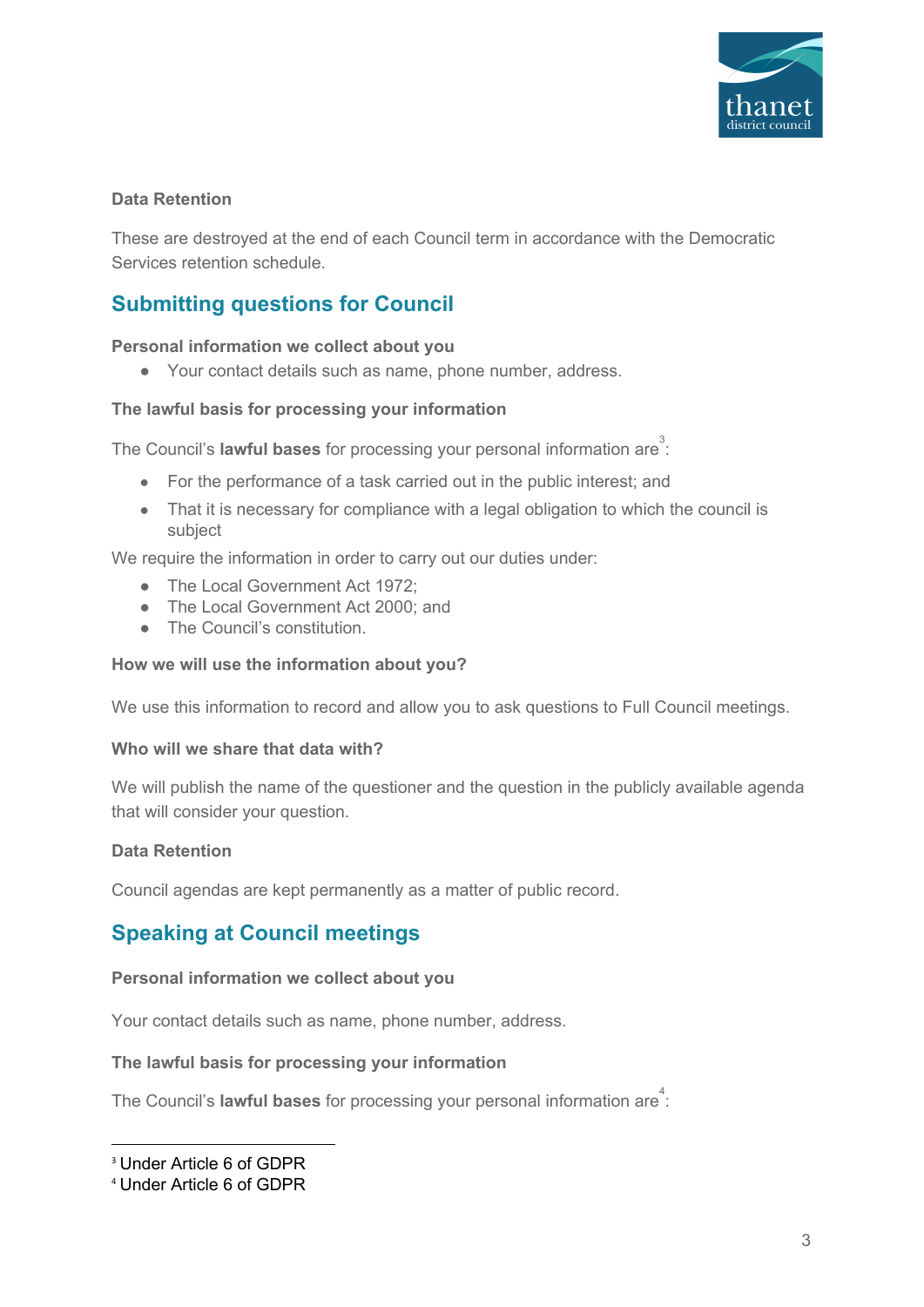

- For the performance of a task carried out in the public interest; and
- That it is necessary for compliance with a legal obligation to which the council is subject

We require the information in order to carry out our duties under:

- The Local Government Act 1972;
- The Local Government Act 2000; and
- The Council's constitution.

### **How we will use the information about you?**

We use this information to record you as a speaker at a planning committee.

### **Who will we share that data with?**

Your name and point of view on an item under discuss could be shared with other members of the public who wish to speak and published in the publicly available agenda for the relevant meeting.

### **Data Retention**

Council agendas are kept permanently as a matter of public record.

# **Your rights**

The Data Protection Act 2018 in conjunction with the General Data Protection Regulation (GDPR) grants you a number of other rights. These include the right to rectify errors in your records, the right to withdraw consent given to process your data, and the right to object to the use of your data.

You have the right to opt out of the open version of the register, at any time, and we must remove you from this version and tell the statutory recipients in the next update.

You have the right to be told if we have made a mistake whilst processing your data and we will self-report breaches to the Information Commissioner.

For more information on your rights, how we process your personal information and how to make a subject access request, please visit <https://www.thanet.gov.uk/privacy-statement/>

This is also available in other formats (e.g. print).

# **Complaints**

If you wish to complain about how we are processing your personal information please contact:

The Data Protection Officer Thanet District Council Cecil Street **Margate**